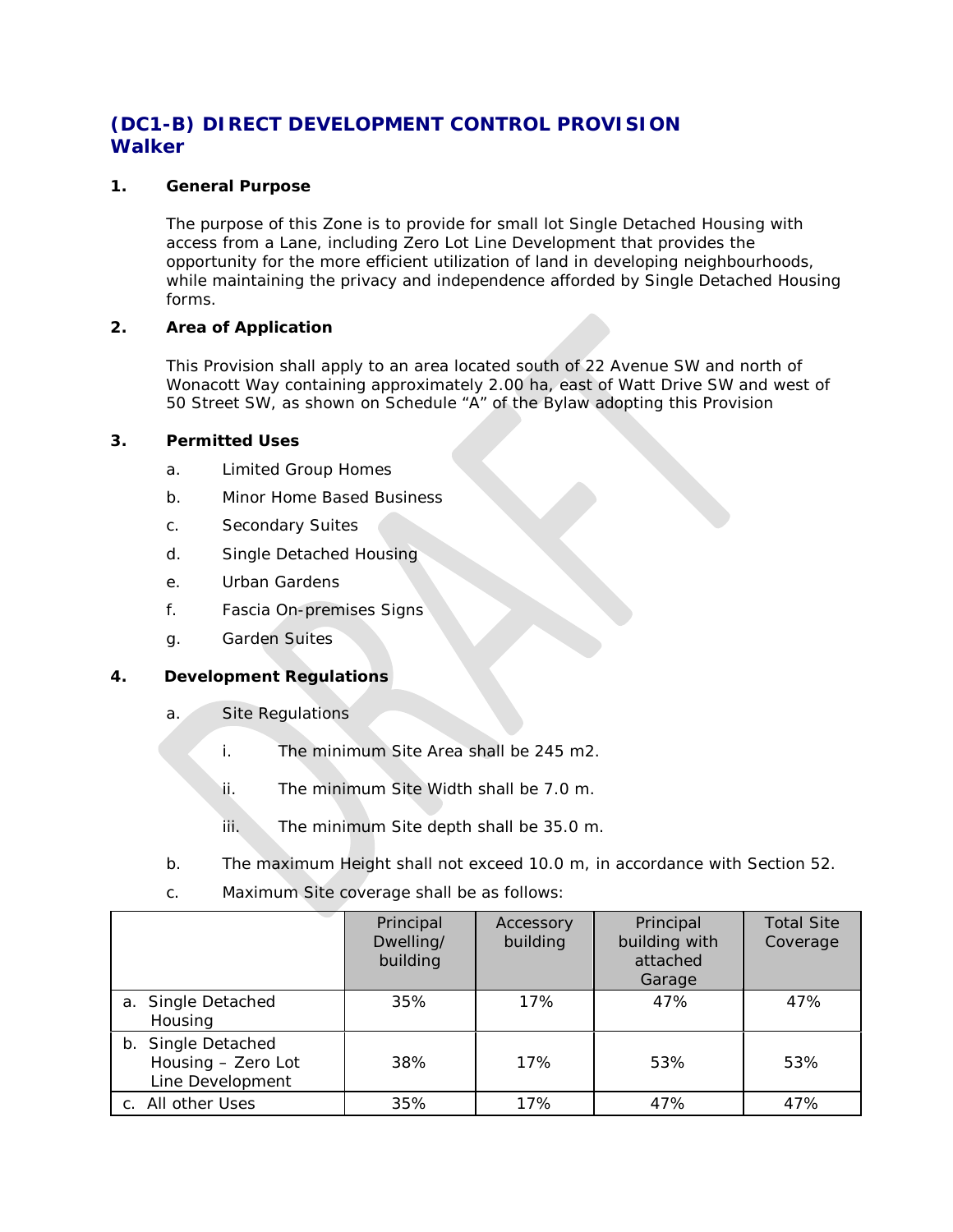- d. Notwithstanding the above table, the maximum Site Coverage for the Principal Dwelling/building and the maximum total Site Coverage shall be increased by up to 2% of the Site Area, in addition to any increase allowed for garden suites,to accommodate single Storey Unenclosed Front Porches.
- e. the minimum Front Setback shall be 4.5 m, except that the minimum Front Setback shall be [3.0 m](javascript:void(0);) when a Treed Landscaped Boulevard is provided at the front of the Lot and the minimum distance between the Front Lot Line and the door of an attached Garage shall be 5.5 m.
- f. Principal buildings with similar front elevations must be separated by a minimum of one lot unless finishing treatments are substantially different.
- g. the minimum Side Setback shall be [1.2 m,](https://webdocs.edmonton.ca/InfraPlan/zoningbylaw/ZoningBylaw/Measurements/im1_2.htm) except that:
	- i. the minimum Side Setback abutting a public roadway other than a Lane shall be 20% of the Site Width or [2.4 m,](javascript:void(0);) whichever is greater. The minimum Side Setback abutting a Lane shall be [1.2 m.](https://webdocs.edmonton.ca/InfraPlan/zoningbylaw/ZoningBylaw/Measurements/im1_2.htm)
	- ii. Zero Lot Line Development shall be permitted where:
		- i. the other Side Setback is a minimum of [1.5 m;](javascript:void(0);)
		- ii. all roof leaders from the principal building are connected to the storm sewer service;
		- iii. all roof leaders from Accessory buildings are connected to the storm sewer service or directed to drain directly to an adjacent lane;
		- iv. no roof leader discharge shall be directed to the maintenance easement; and
		- v. the owner of the adjacent Site register against title, a private maintenance easement a minimum of [1.5 m](javascript:void(0);) wide that provides for:
			- i. a [0.30 m](javascript:void(0);) eave encroachment easement with the requirement that the eaves must not be closer than [0.9](javascript:void(0);) [m](javascript:void(0);) to the eaves on the adjacent building;
			- ii. a [0.60 m](javascript:void(0);) footing encroachment easement;
			- iii. a drainage swale, constructed as per the City of Edmonton Design and Construction Standards; and
			- iv. permission to access the easement area for maintenance of both properties.
- h. The minimum Rear Setback shall be 4.0 m.
- i. Separation Space shall not be required.
- j. On-site parking shall be provided in accordance with the following requirements:
	- i. for Sites with reduced Side Setbacks, including Zero Lot Line Development, the Garage or Parking Area shall not encroach on the private maintenance easement;
	- ii. Parking Areas, Garages and Garage pads must be developed with the following requirements: